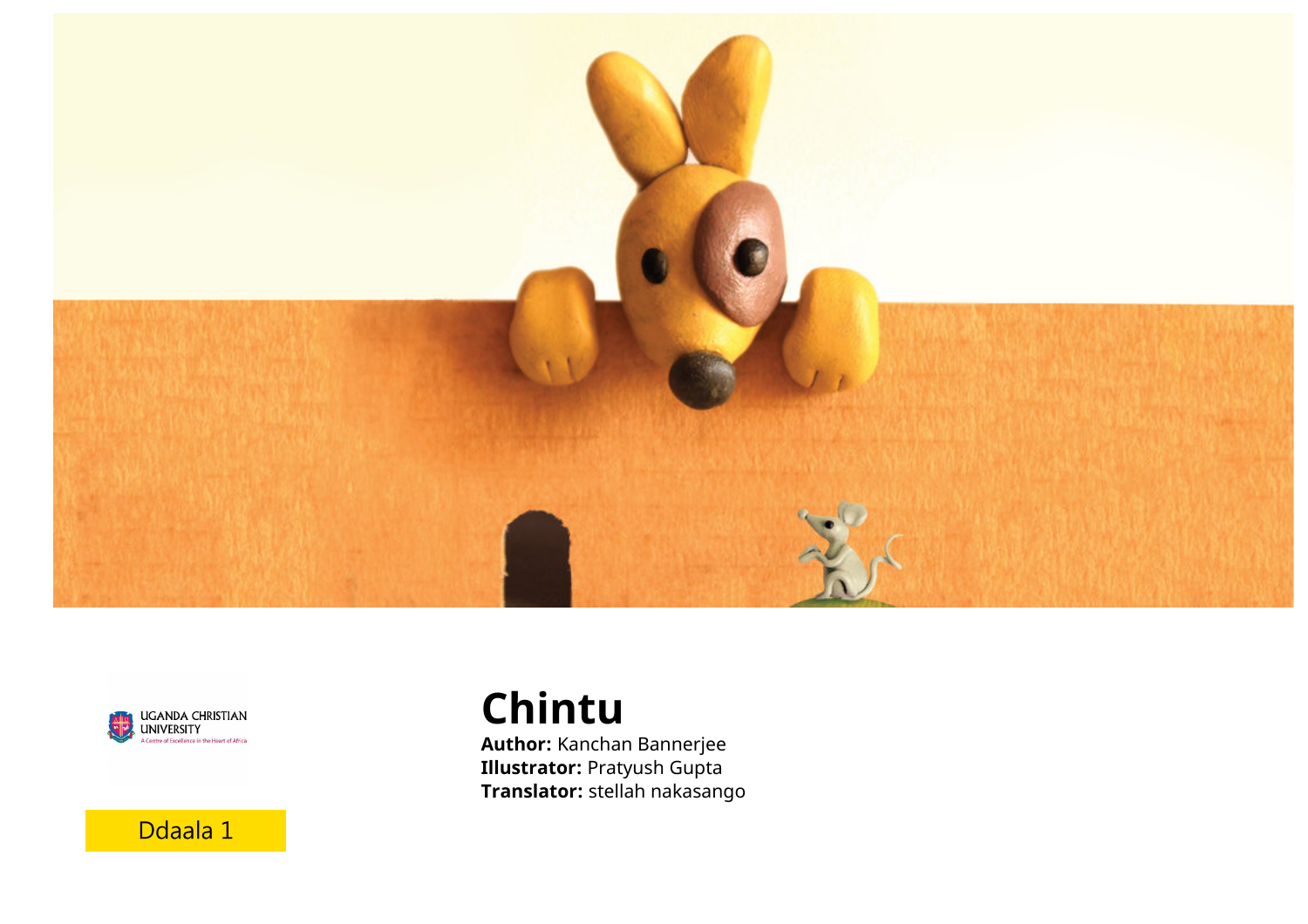

Eno embwa eyiina amaatu amatiini.

> Eno embwa eyiina amaatu amanene.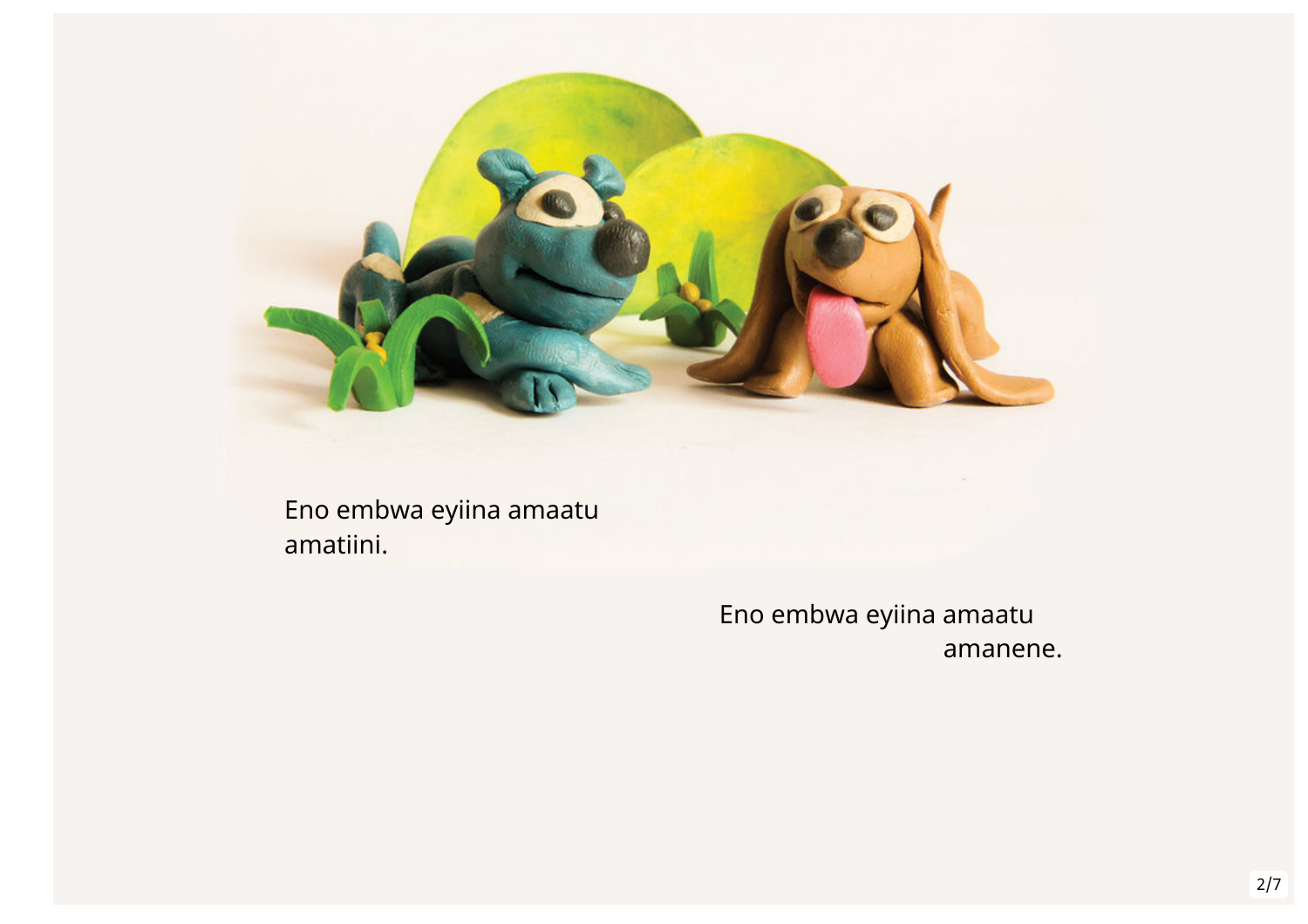

Eno ebwaa nzilugavu.

Eno ebwa njjeru.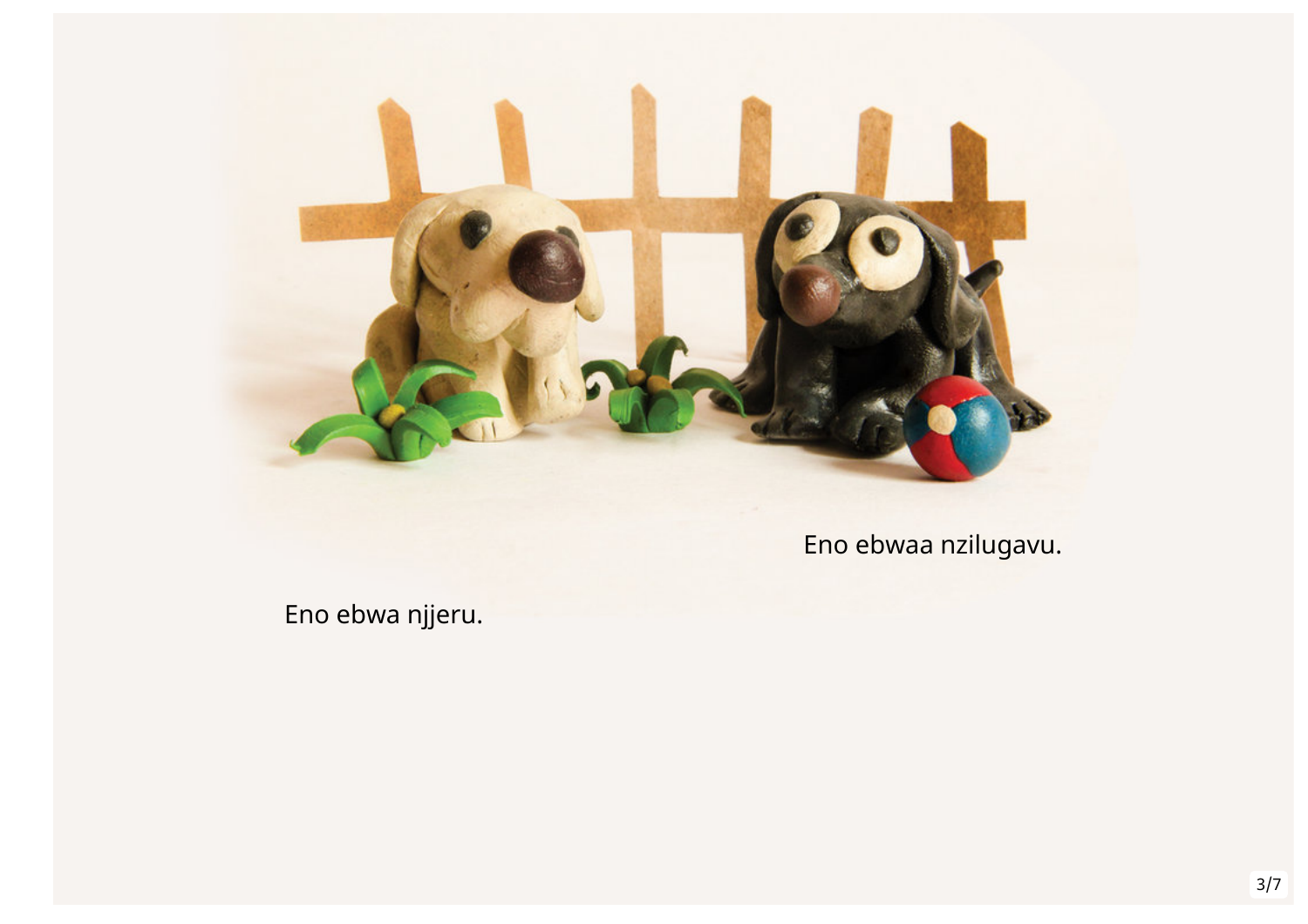

Eno embwa eyiina ffesi enyiimpi.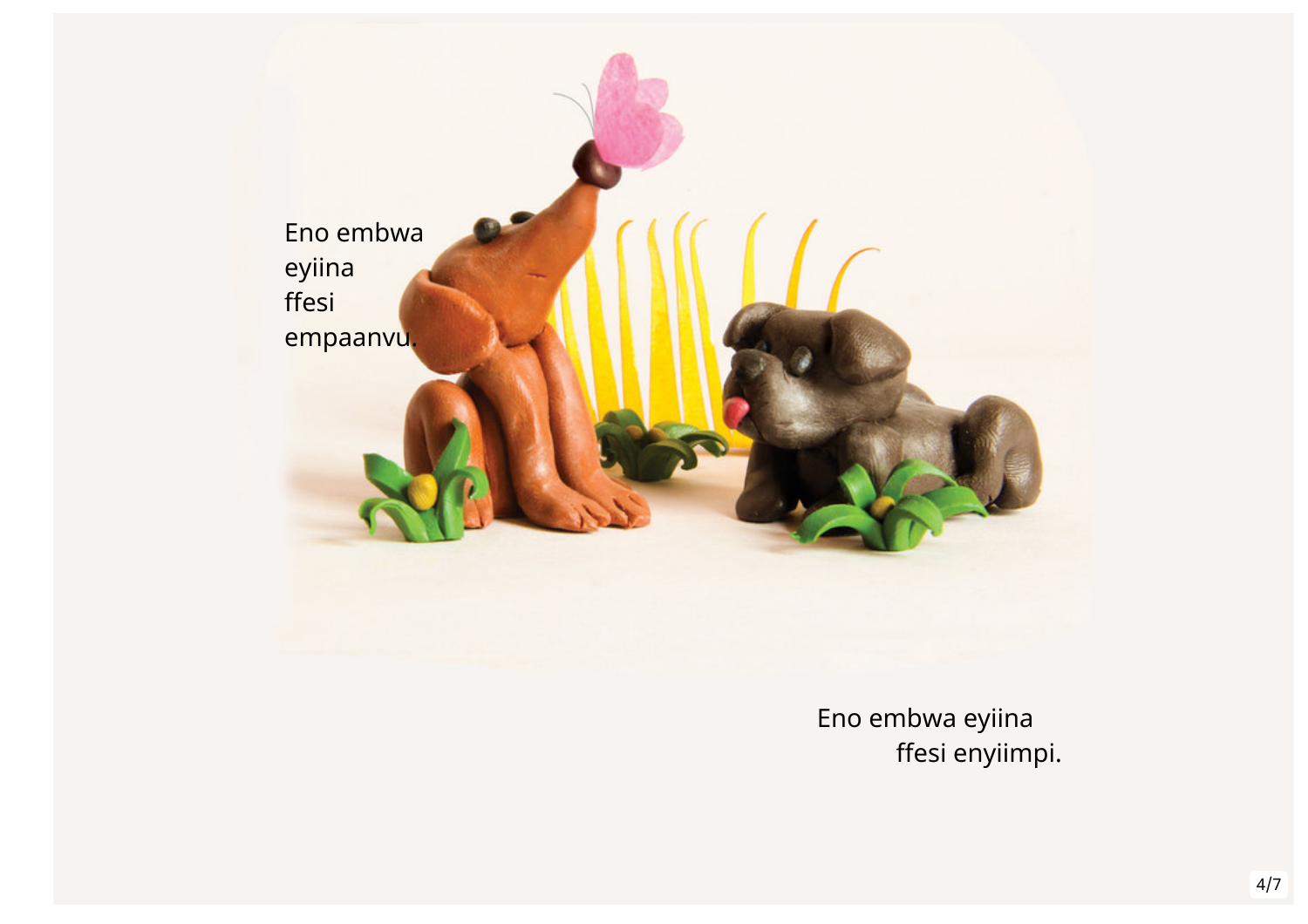

Eno embwa ebogaola nyoo.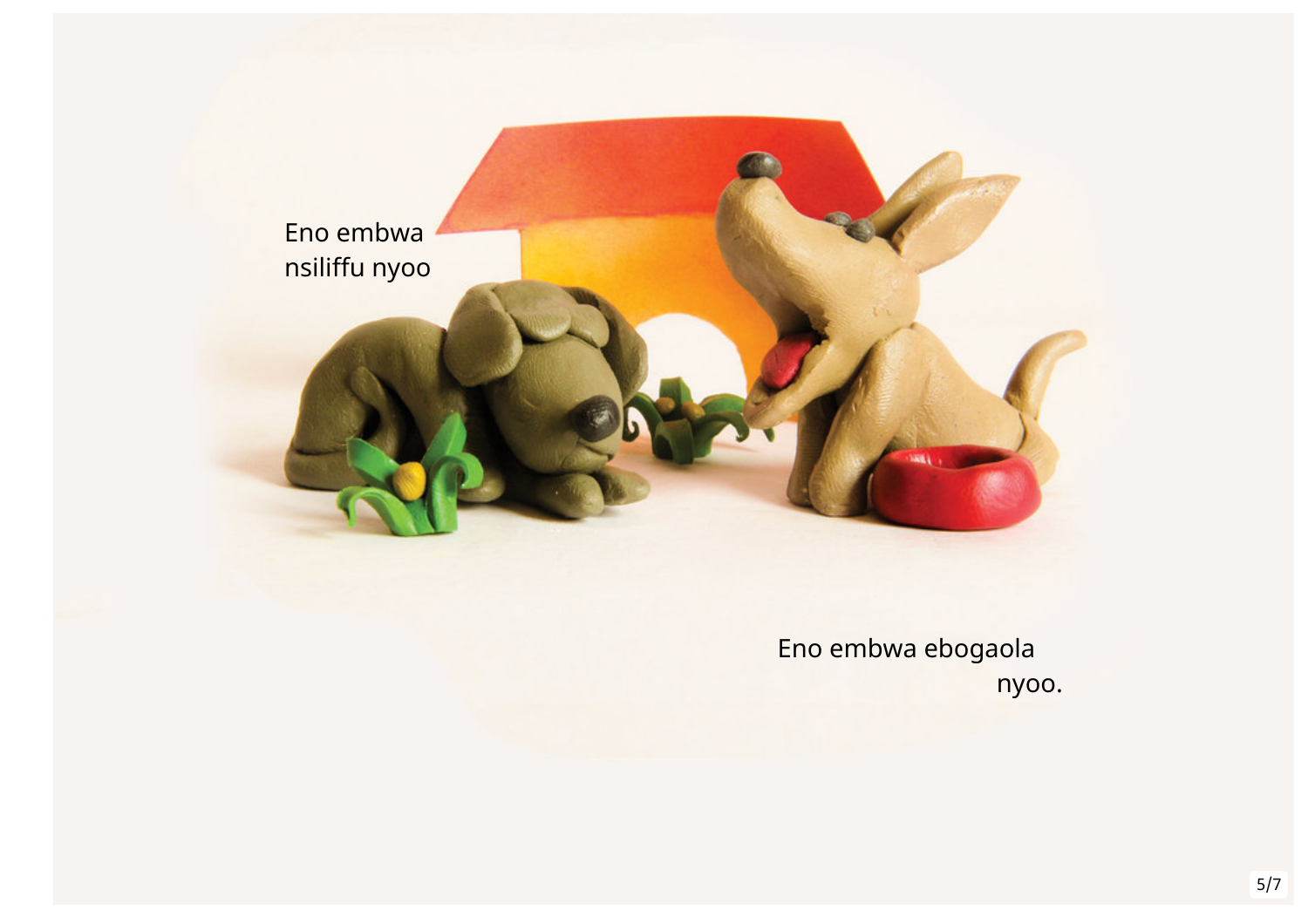

Laaba eno embwa enzanyirizi.Embwa enzayirizi, embwa ezamu amanyi.

Eno embwa njjawulo nyoo. Eno njiyiita Chintu yange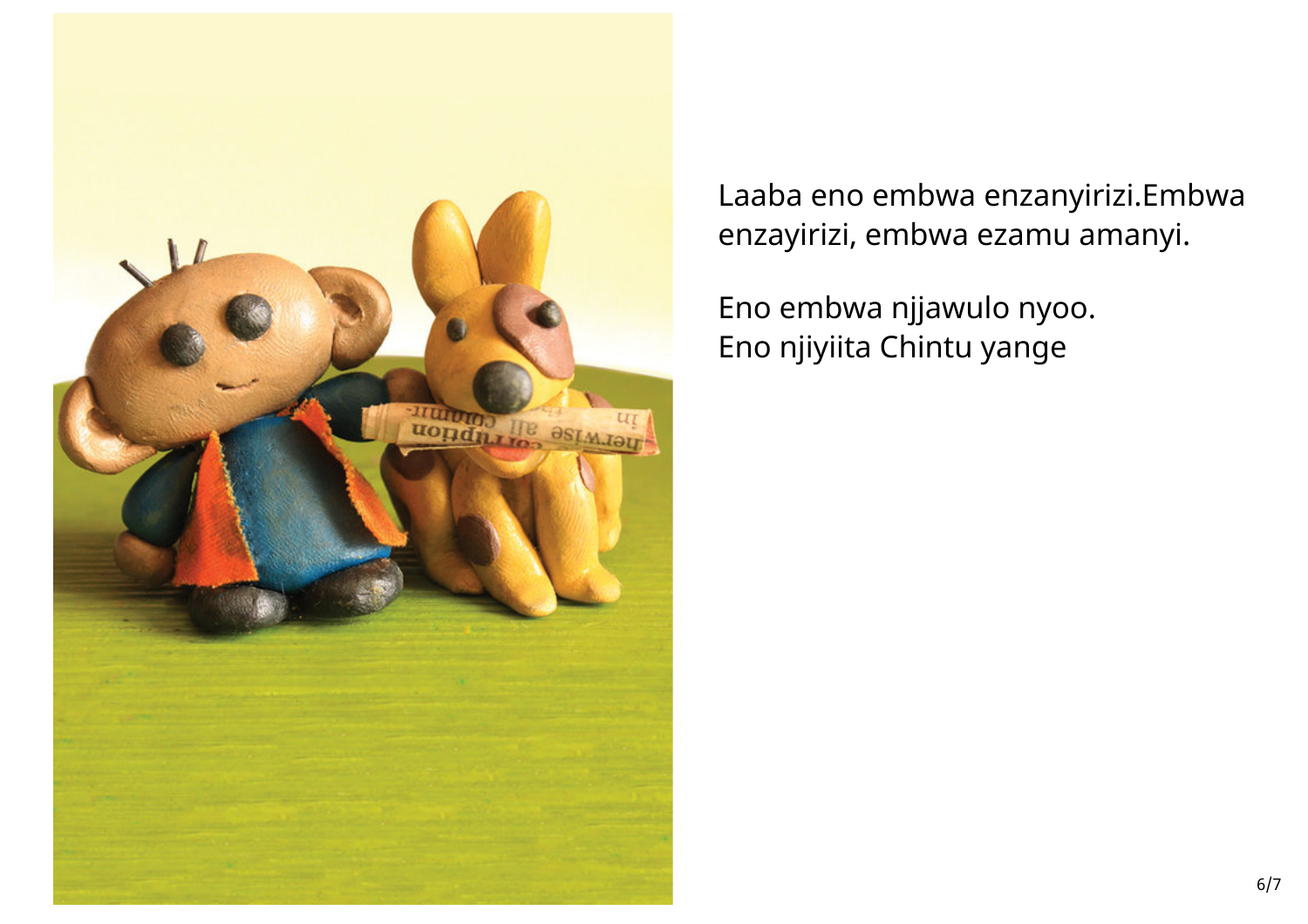

Laaba eno embwa enzanyirizi.Embwa enzayirizi, embwa ezamu amanyi.

Eno embwa njjawulo nyoo. Eno njiyiita Chintu yange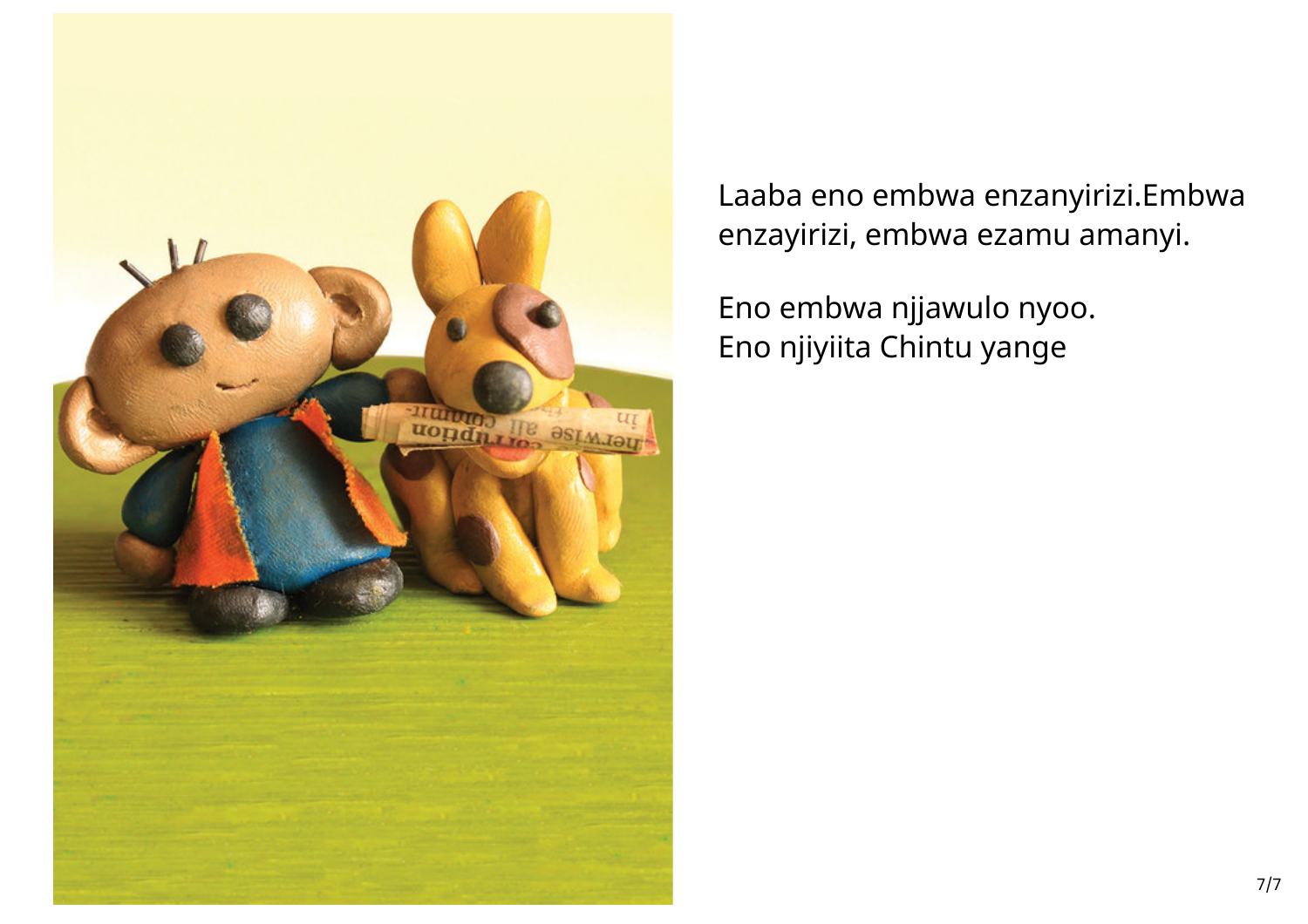

This book was made possible by Pratham Books' StoryWeaver platform. Content under Creative Commons licenses can be downloaded, translated and can even be used to create new stories ‐ provided you give appropriate credit, and indicate if changes were made. To know more about this, and the full terms of use and attribution, please visit the following [link](https://storyweaver.org.in/terms_and_conditions).

## Story Attribution:

This story: Chintu is translated by stellah [nakasango](https://storyweaver.org.in/users/15586-stellah-nakasango) . The © for this translation lies with Uganda Christian University, 2017. Some rights reserved. Released under CC BY 4.0 license. Based on Original story: '[Chintu](https://storyweaver.org.in/stories/12756-chintu)', by Kanchan [Bannerjee](https://storyweaver.org.in/users/302-kanchan-bannerjee) . © Pratham Books , 2013. Some rights reserved. Released under CC BY 4.0 license.

## Other Credits:

This book has been reviewed by Mary Bayiga, Sarah Nakatudde and Rev Canon Dr John Ssenyonyi.

## Images Attributions:

Cover page: A dog [climbing](https://storyweaver.org.in/illustrations/5938-a-dog-climbing-over-a-wooden-board) over a wooden board, by [Pratyush](https://storyweaver.org.in/users/14010-pratyush-gupta) Gupta © Pratham Books, 2013. Some rights reserved. Released under CC BY 4.0 license. Page 2: Two dogs playing [together](https://storyweaver.org.in/illustrations/5933-two-dogs-playing-together), by [Pratyush](https://storyweaver.org.in/users/14010-pratyush-gupta) Gupta © Pratham Books, 2013. Some rights reserved. Released under CC BY 4.0 license. Page 3: A black and a white dog playing together, by [Pratyush](https://storyweaver.org.in/users/14010-pratyush-gupta) Gupta © Pratham Books, 2013. Some rights [reserved.](https://storyweaver.org.in/illustrations/5935-a-black-and-a-white-dog-playing-together) Released under CC BY 4.0 license. Page 4: Two dogs playing together with a butterfly, by [Pratyush](https://storyweaver.org.in/users/14010-pratyush-gupta) Gupta © Pratham Books, 2013. Some rights [reserved.](https://storyweaver.org.in/illustrations/5936-two-dogs-together-one-barking-and-one-asleep) Released under CC BY 4.0 license. Page 5: Two dogs together, one barking and one asleep, by [Pratyush](https://storyweaver.org.in/users/14010-pratyush-gupta) Gupta © Pratham Books, 2013. Some rights reserved. Released under CC BY 4.0 license. Page 6: A boy with a dog who's holding a [newspaper](https://storyweaver.org.in/illustrations/5937-a-boy-with-a-dog-who-s-holding-a-newspaper-in-his-mouth) in his mouth, by [Pratyush](https://storyweaver.org.in/users/14010-pratyush-gupta) Gupta © Pratham Books, 2013. Some rights reserved. Released under CC BY 4.0 license. Page 7: A boy with a dog who's holding a [newspaper](https://storyweaver.org.in/illustrations/5937-a-boy-with-a-dog-who-s-holding-a-newspaper-in-his-mouth) in his mouth, by [Pratyush](https://storyweaver.org.in/users/14010-pratyush-gupta) Gupta © Pratham Books, 2013. Some rights reserved. Released under CC BY 4.0 license.

Disclaimer: [https://www.storyweaver.org.in/terms\\_and\\_conditions](https://storyweaver.org.in/terms_and_conditions)



Some rights reserved. This book is CC-BY-4.0 licensed. You can copy, modify, distribute and perform the work, even for commercial purposes, all without asking permission. For full terms of use and attribution, <http://creativecommons.org/licenses/by/4.0/>